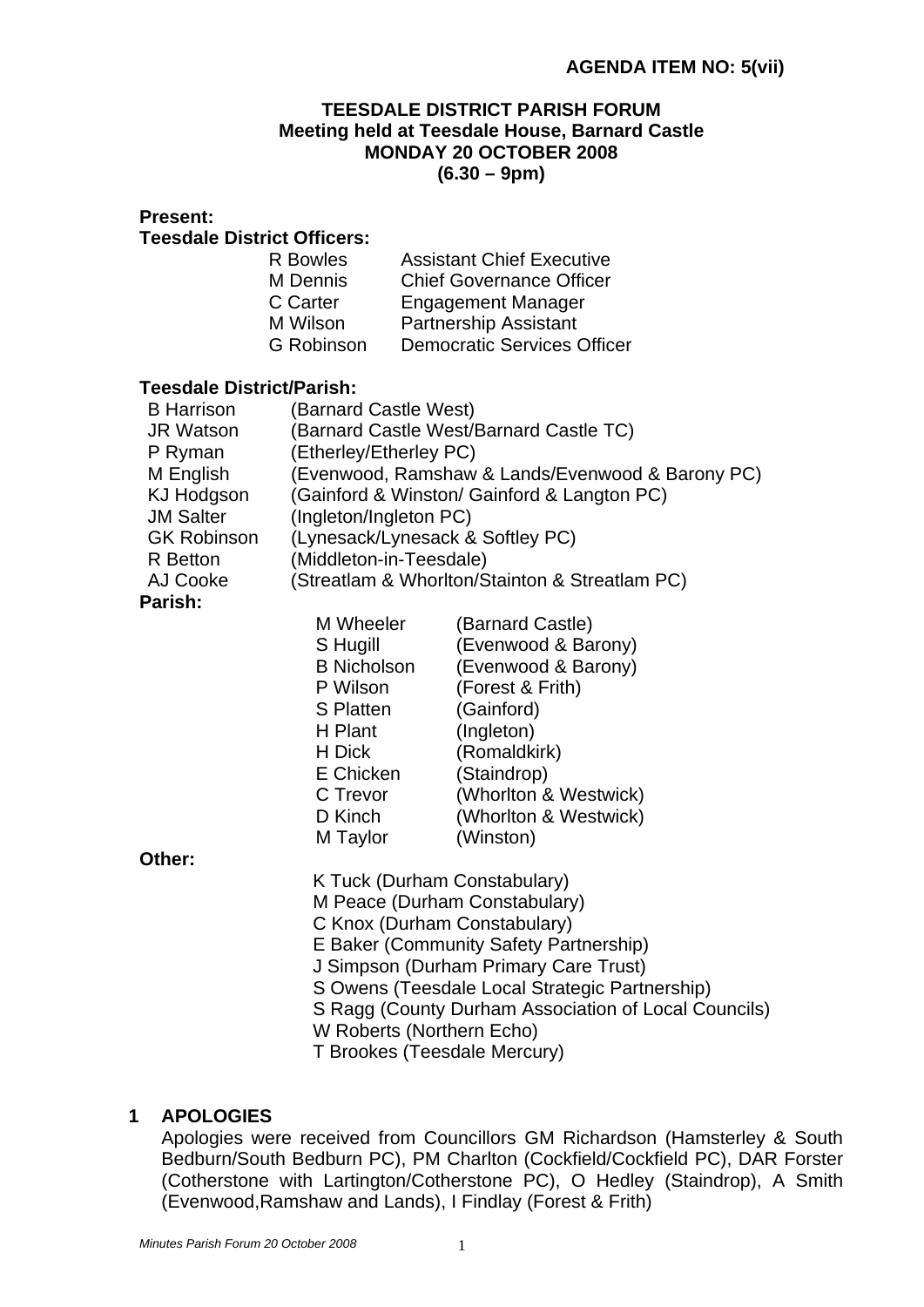#### **2 MINUTES**

That the minutes of the Parish Forum meeting held on 21 July 2008 were received

#### **3 NEIGHBOURHOOD FORUM**

Councillor Tony Cooke addressed the meeting on the work undertaken by the Overview & Scrutiny Environment Panel to investigate pavement obstruction by cars. The Overview & Scrutiny Committee was currently working on a review and the recommendations will be published soon. Councillor Cooke also addressed the issue of pavement obstruction by refuse wheelie bins: a meeting had taken place between members of the Environment Panel and Street Care Services, and it was reported that this issue was now resolved.

 Inspector Kevin Tuck, Durham Constabulary, updated the forum on the anti social behaviour issues and underage drinking in Staindrop. The issue were raised on 21 July 2008 at the Parish Forum and the Police agreed to tackle the problems in Staindrop as a priority. Inspector Tuck stated that meetings had been held with the Parish Council, Youth Workers and Residents. Since 22 July 2008 there had been 138 Police patrols, 3 alcohol seizures and 1 arrest. There had been a successful media campaign and it was felt that this issue need no longer be prioritised.

 Also at the July meeting of the Parish Forum, it was agreed that underage drinking on the Scar Top be prioritised by the Police. Inspector Tuck stated that there had been 160 Police patrols, 29 alcohol seizures, 1 warning and 2 arrests (the arrests were not in connection with young people). There were a number of successful organisations within the town which play a major role for involving young people such as Teesdale Community Resources, YMCA and the Rugby and Cricket Clubs. Inspector Tuck believed that generally young people are well behaved and a credit to Teesdale. In 2006/07, 53 incidents per 1000 population occurred in Teesdale compared to the 123 across the force areas 2007/08, 49 incidents per 1000 population compared to 104 across the force areas and, so far for 2008/09, 25 incidents per 1000 population in Teesdale compared to the 54 across the force area.

 Inspector Martin Peace, Durham Constabulary, addressed the Forum on the use of Quad/Motor Bikes in Evenwood. To tackle the issues, a press release had been issued, further patrols of the area by both foot and car, and funding had been sought from the Community Safety Partnership to fund a police bike to patrol the area. There had been 6 instances of using a vehicle anti socially and 1 seized vehicle. Inspector Peace reported that no further calls had been reported on the log and it was felt that this issue need no longer be prioritised.

 The Police were thanked for the work undertaken in Staindrop, Barnard Castle and Evenwood.

New Issues raised:

- Barnard Castle town centre Dealing with increased alcohol misuse, anti social behaviour, domestic violence in the run up to Christmas
- Commercial Vehicles parking on Footpaths
- Mis-use of mobile phones whilst operating agricultural vehicles in Hutton Magna
- Barnard Castle Market Day (Wednesday & Saturday) Traffic issues. Parking on cobbles, removing bollards etc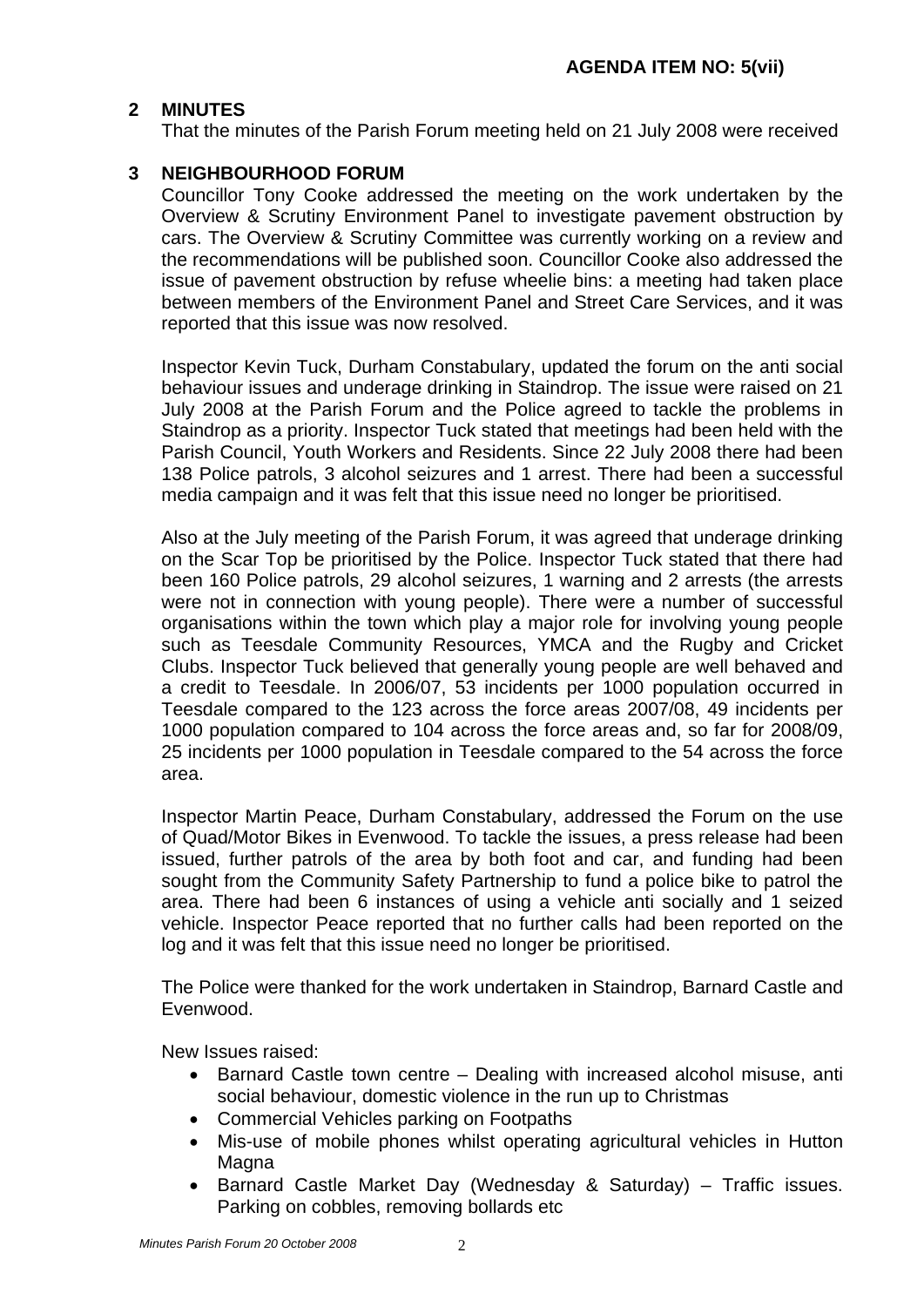- Speeding in Gainford
- Householder parking restrictions in Evenwood
- Bottlewatch scheme Tackling underage drinking in Evenwood/Etherley area
- Speeding in Ramshaw
- Mud on Highways

Following a final round up, it was agreed that the Barnard Castle town centre issues in the run up to Christmas and the bottlewatch scheme in Evenwood/Etherley area would be priorities to be dealt with by the police. Teesdale District Council would tackle the traffic problems associated with the Wednesday and Saturday Market. The Police agreed to monitor speeding through Ramshaw as it was time specific and parking issues in Shirley Close, Evenwood. Inspector Tuck emphasised that all issues would be monitored and action would be taken as necessary.

# **4 PARISH COUNCIL MATTERS**

## **Local Government Reorganisation**

Steve Ragg, Executive Officer, County Durham Association of Local Councils, and Rachel Bowles, Assistant Chief Executive, Teesdale District Council, provided members with an update following the Area Action Partnership consultation events. The discussion ensued around the area and functions of the AAPs and the future of the Parish Forum and Local Strategic Partnership. Rachel Bowles informed the Forum that further consultation was planned for October/November to seek the views of the Parishes within the North East of Teesdale as to which AAP they wish to come under i.e Teesdale or Bishop Auckland. A report would be prepared for the Durham County Council Cabinet in January which would cover the final geography and governance arrangements.

## **Parish Representation on the Local Strategic Partnership**

 The Chief Governance Officer presented a report which asked the Forum to consider nominations, which had been received from Parish Councils for representation to sit on the Local Strategic Partnership (LSP). At the 2008 annual meeting of the LSP it was agreed to increase Parish representation from 5 to 10. The District is sub-divided into five geographical areas, with each area allocated two places on the LSP Board.

## **AGREED:**

## **Barnard Castle**

(1)That Tony Cooke be appointed

 (2)That Barnard Castle Town Council be invited to appoint a second representative

#### **Upper Teesdale**

(3)That Harry Dick (Romaldkirk) and Gaynor Taffurelli (Mickleton) be appointed (4)That Liz O Sullivan (Mickleton) be a substitute member for this area

## **Eastern**

(5)That David Kinch (Whorlton & Westwick) and Mike Taylor (Winston) be appointed

 (6)That Simon Platten (Gainford & Langton) be a substitute member for this area **Southern** 

(7) That the Parish Councils in this area be invited to submit nominations **Gaunless Valley** 

(8) That David Wallace (Lynesack & Softley) and Arnold Smith (Evenwood & Barony) be substitute members for this area.